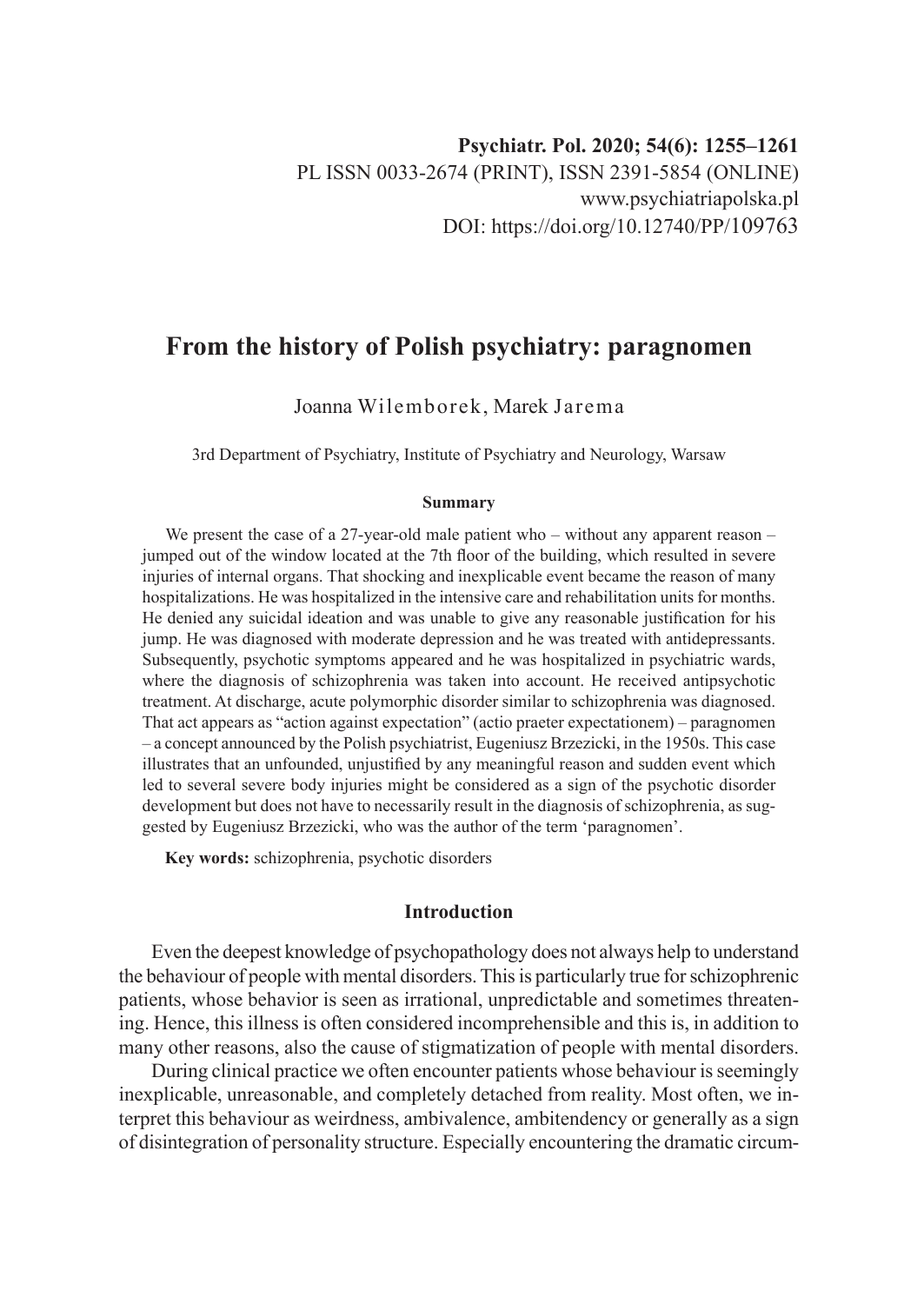stances of such a behaviour, we usually try to find a somewhat reasonable explanation, but often these attempts fail. The only explanation is that such an incomprehensible behaviour remains within the framework of psychosis. However, it is worth reminding that the term "paragnomen", once introduced into the psychiatric nomenclature, is the original contribution of the Polish psychiatric thought in the psychopathology of schizophrenia. Nevertheless, "paragnomen" is quite an isolated term – while preparing this material, we searched the database of PuBMed and under the entry word "paragnomen" we found only 4 items of literature, all in Polish.

The creator of the term "paragnomen" is a Polish psychiatrist, who was a longtime head of the Psychiatric Department of the Medical Academy in Cracow, Professor Eugeniusz Brzezicki. He addressed this issue because of the presence of "cases beginning with some unexpected psychological outburst or such behaviour that draws the attention of the environment to the patient" [1, p. 670]. The original definition describes paragnomen as: "thoughts or behaviour contrary to the expectations, encountered among patients with still-preserved mental and general intrapsychic activity" [2, p. 117].

He believed that at the onset of schizophrenia, a psychasthenic insufficiency (lack of motivation and mental concentration with memory impairment and vegetative symptoms – original nomenclature) is observed. However, "psychasthenia sometimes transforms into schizophrenia" [1, p. 670]. In course of this "pseudopsychasthenia", one can encounter something that can be called "a sthenic thorn that is continually revealed, pops up and astonishes the entire environment" [1, p. 670]. Brzezicki claimed that such behaviour can only be differentiated from "emotional impulses" (according to Morselli [1, p. 673]), where – however – distinct features of a strong affect are present. A distinction from the fugue accompanied by a forbidden act should also be made, but in this case, elements of an impairment of consciousness can be found. In the case of an act classified as a paragnomen, neither the affective component nor the impairment of consciousness is present. This is the basis for distinguishing this occurrence as a separate phenomenon. Brzezicki decided to distinguish paragnomen from the bizarre behaviour of schizophrenic patients (Bleuler's *schizophrenischer Einfall*) because the bizarreness is justified in other symptoms such as ambivalence, delusions, and hallucinations.

Brzezicki's assumption that paragnomen has a biological basis is interesting, although in the light of current knowledge extremely poorly documented, because many people whose behaviour can be defined in this way have sooner or later presented the features of endocrine disorders. Brzezicki went on to suggest that schizophrenia (as it is associated with paragnomen) is "apparently also a hormonal-vegetative-mixed disorder" [1, p. 677]. In an attempt to explain the pathogenesis of paragnomen, Brzezicki took into account two of its aspects: metaphysical (subconscious, instinctive impulse) and pathophysiological. The explanation of the second aspect is much more complicated, as Brzezicki referred to Pavlov's doctrine, widely prevailing at that time: the mechanism of paragnomen is of a phasic state and a strong stimulation of one image induces the opposite effect. Thus, it creates an ultraparadoxical phase as a positive stimulus produces an unexpected, reversed and distorted response.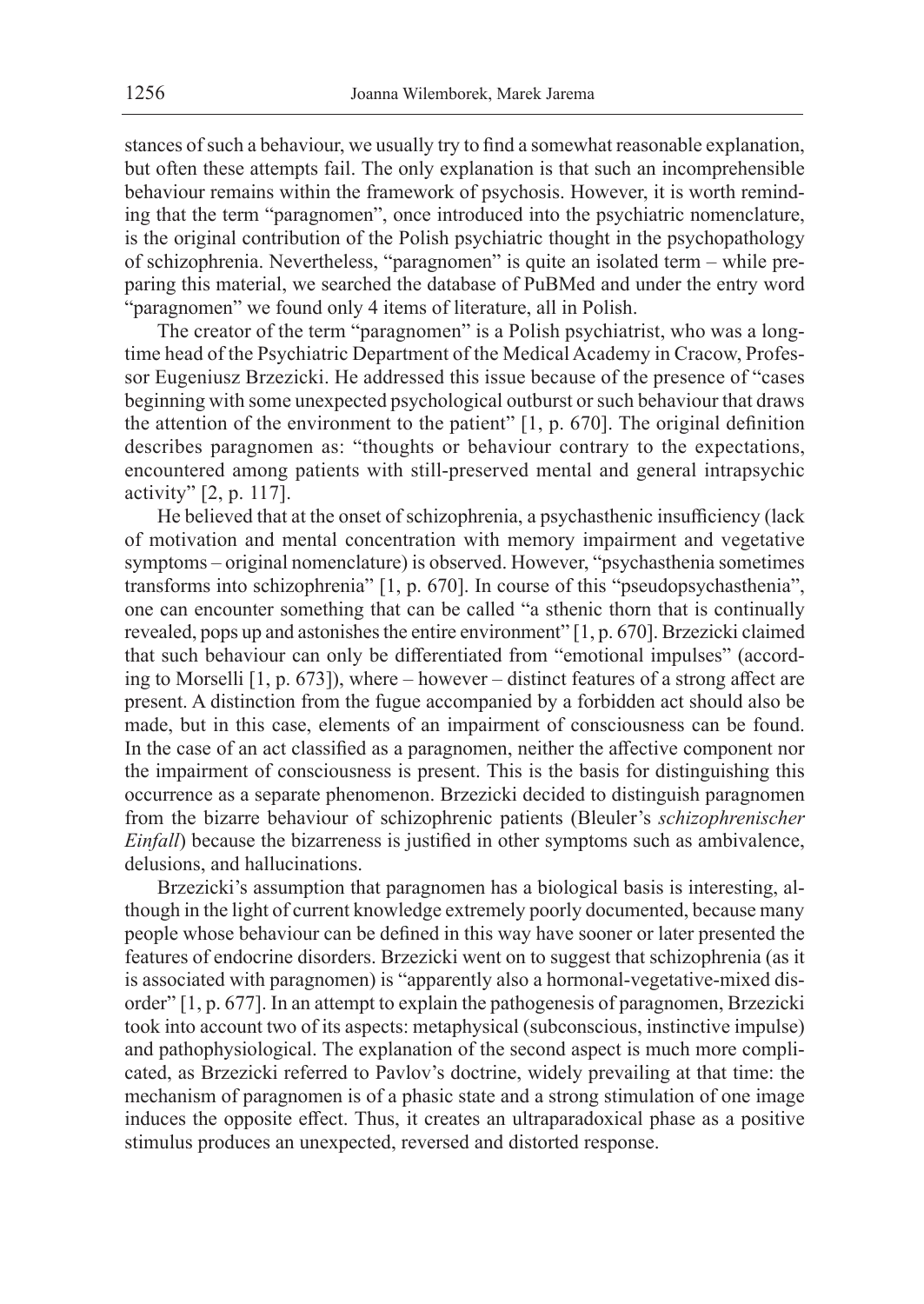It must be understood that in the days when Brzezicki published his thoughts on paragnomen, Pavlov's doctrine was in force, which nowadays does not prove to be reliable, at least in regard to the pathogenesis of schizophrenia. Therefore, it is necessary to keep in perspective those parts of the text where Brzezicki regrets that "instruments that analyse the pathophysiological mechanisms of higher nerve functions cannot be used for testing the condition that corresponds to *actio praeter expectationem*" [1, p. 678].

Below we present the description of a case that seems to be in line with the discussion about what the paragnomen is and what the relationship is between this phenomenon and other mental disorders.

### **Case study**

The patient, a 27-year-old male, a college graduate, single, lives with his sister, also has a twin brother. Both parents are deceased, the father died of a heart attack and the mother died of lung cancer. His mother's brother was treated for schizophrenia and had died the previous winter; according to the patient, his sister who he lives with is mentally ill, but he does not know the diagnosis. The patient was not seriously ill in childhood. During his studies, he was working as a representative of a foreign construction company in Poland. He received his Master's degree in Civil Engineering.

A year ago he jumped from the balcony of his apartment on the 7th floor in strange circumstances. The accident caused a serious injury of multiple organs, concussion, and fracture of the lower limbs. In the computed tomography of the whole body (trauma scan) he had at that time, there was no evidence of bleeding into the brain or of skull fracture. He spent about six months in various hospital units – first in the intensive care unit, afterwards in the rehabilitation ward. Due to the patient's impairment of memory that appeared after the injury, it was difficult to obtain accurate and fully reliable information about his mental state before the accident, although he did not confirm the presence of suicidal thoughts, or symptoms suggesting psychosis. Until the accident he was working, performed his duties well, and had good relations with others. According to the patient's friends, he neither had a decreased mood nor was he apathetic, at most, he was observed to be a little tense and irritable. For several years before the accident, the patient had smoked marijuana, in quantities of "a few joints a day". He denied alcohol abuse and using psychoactive substances other than THC. There are no tests for the presence of drugs or alcohol in the blood included in the intensive care unit discharge card.

The first contact with a psychiatrist took place during the hospitalization in the ICU and escitalopram was started along with risperidone 2 mg/d (without any note included in the patient's documents as to why the latter drug was given). Neither risperidone nor any other antipsychotic drug was prescribed and recommended in discharge indications. After discharge from the hospital, the patient was under the care of the psychiatric outpatient clinic and was treated with sertraline, but due to the reported side effects the medication was changed to moclobemide. The reason for prescribing this drug is not presented because of no access to documents.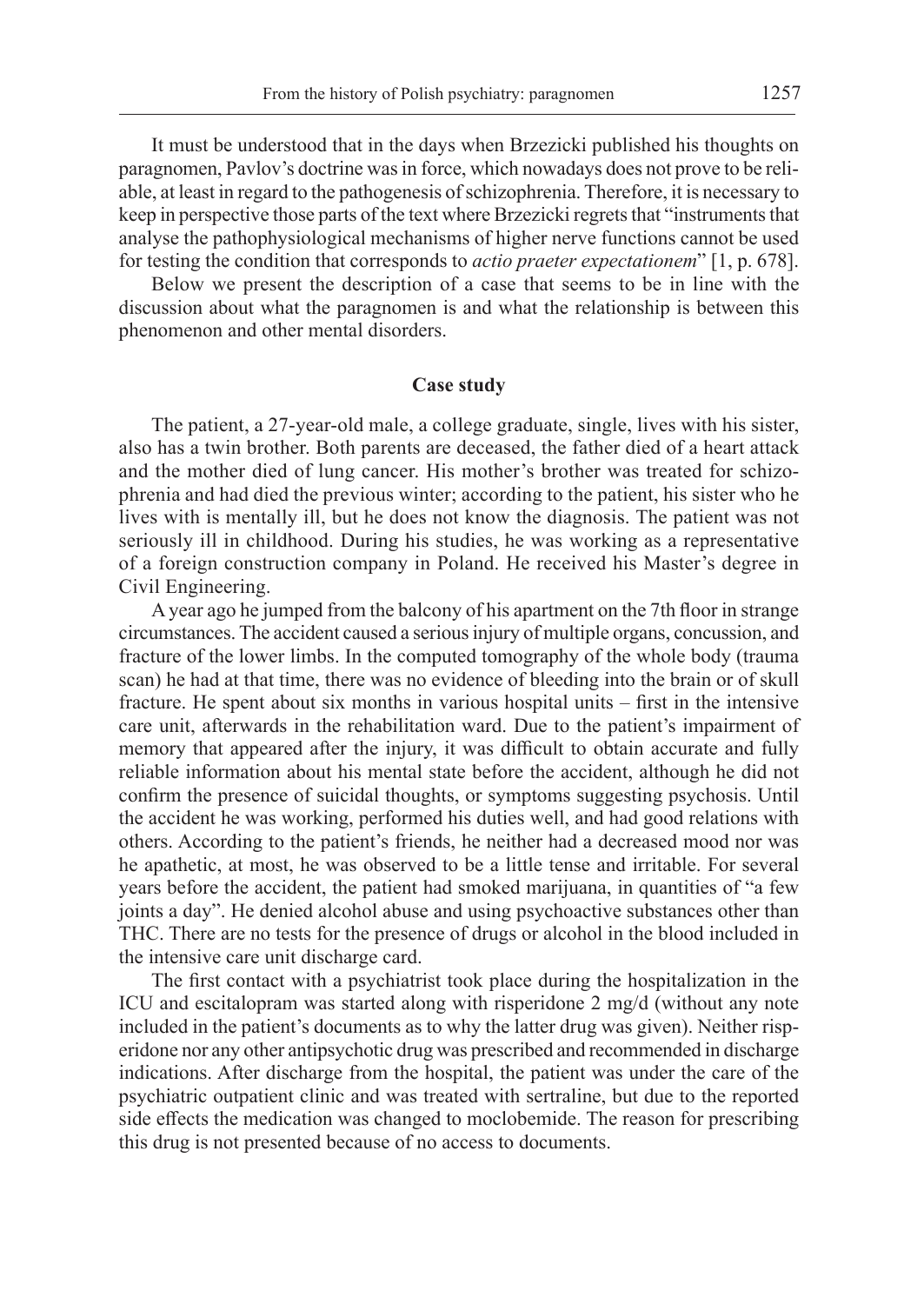Three months after hospitalization and nine after the accident, the patient revised his earlier prepared master's thesis and defended the thesis with a good grade. He planned to take up a job, but the increased number of duties caused tension. He called the ambulance because of anxiety, worsening of sleep for several days, persistent thoughts about last year's accident, as well as suicidal thoughts. Initially, he wanted to put himself into a mental state similar to that of the previous year; he inadequately talked about "contemplating that event" and stared at the left side of the balcony where he had jumped from. He reported a pressure of thoughts and wrote them down (describing it as a 'stream of consciousness') – to understand the reason for the jump. He was hospitalized in the psychiatric intensive care unit. He revealed delusions of thought insertion (receiving the thoughts of other people) and had a depressed mood, but he did not affirm suicidal thoughts. He claimed that since the accident, he maintained total abstinence from psychoactive substances. After five days, when his mood and sleep improved, he asked for a discharge from the unit – a diagnosis of moderate depressive episode was given.

After three weeks, he voluntarily checked himself into a hospital admission room because of intrusive suicidal thoughts and thoughts about killing his twin brother, which he explained in a paralogical and bizarre way: "if I do not kill him, I'm going to be a hermaphrodite". He uttered delusions about the integrity of his organs and feared the disappearance of his genitals: "proctoptosis" and "absorption of the penis" – then he would "become a hermaphrodite". He thought the reason may be his brother's homosexual orientation and to prevent all that he needs to kill his brother. He reported derealizations: he saw people in the park "different than they really were". He was admitted to the psychiatric intensive care unit, where the psychiatric and psychological diagnostics and CNS imaging were performed; he was also consulted with a neurologist. In the single-phase CT scan a small malacic focus in the left temporal lobe was revealed; other brain structures were without focal lesions. The EEG tracing showed slight features of abnormalities in the left temporal area in the form of theta waves. The neurologist suggested the EEG to be repeated after three months and a MRI brain scan to be performed afterwards. The results of psychological testing showed that the patient's intellectual level at that time was average, presumably lower in comparison to his potential before the accident. In casual conversation the features of formal thought disorders were visible; his speech was excessively abstract and difficult to understand; his explanation of phenomena was paralogical, e.g. he saw a difference between him and other patients illogically: "no one is his or her own diagnostician – when a patient is telling me about elephants, I'm taking it personally". As an example of intruding thoughts, he related that he had "bad, dangerous thoughts about the surroundings" – for e.g. "chairs in the canteen are upside down on the table. Why? Just because the medical orderly or someone put them like that". While interpreting reality, he referred the behaviour of other people to himself (delusions of reference). He expressed fear of losing control over himself in the sphere of cognition and the control of impulses. Despite explaining to the patient the necessity of change in the pharmacological treatment and the need of further observation of his mental condition (vague psychopathological picture), he asked for the discharge again. A diagnosis of acute psychotic disorder similar to schizophrenia was placed.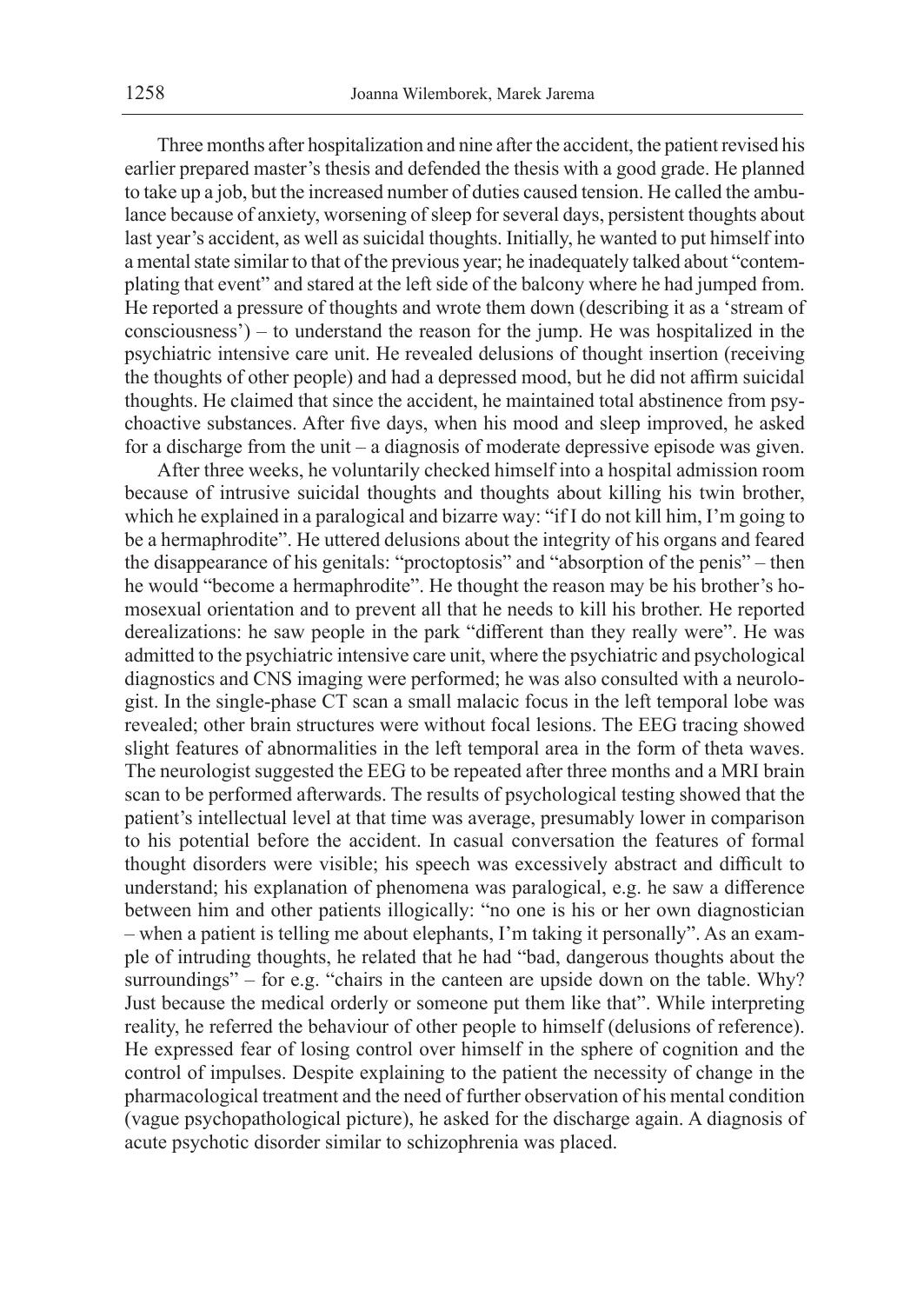The day after the discharge, he returned to the admission room and complained that "he was afraid of thoughts that were unreal", and that he felt discomfort while staying in his apartment. He was admitted to the open (general) psychiatric ward for observation for any signs of paranoid schizophrenia. Assessed by SCI-PANSS (Structured Clinical Interview for Positive and Negative Symptom Scale), he revealed delusions of reference and delusions of thought broadcasting in an ambivalent way. Despite an ambivalent approach to treatment, the patient declared his willingness to follow medical advice. Modification of pharmacological treatment was made, and quetiapine SR was initiated and gradually increased to 750 mg/d. Improvement of his mental state was observed– he denied delusions and hallucinations, had good insight into his earlier symptoms, and was in good verbal contact. The premises were not sufficient to diagnose paranoid schizophrenia. The patient was diagnosed with an acute polymorphic psychotic disorder with symptoms of schizophrenia.

#### **Conclusions**

We presented this case to draw attention to a sudden, unexpected event that basically initiated a diagnostic process and a number of the patient's hospitalizations. We do not find any motivation or justification for such a threatening behaviour. It must be admitted that there is a difficulty in assessing all the circumstances before the jump – due to patient's memory impairment, he is unable to recall the period of the trauma. Thus, the information comes mainly from the family and other close individuals. Nevertheless, it is known that the patient did not receive any psychological or medical assistance, including psychiatric, before the injury. Suspicions could be aroused about using THC or other psychoactive substances, the impact of which could lead to life-threatening actions or psychotic symptoms, but the information is insufficient to confirm this possibility. Referring to the organic changes in the brain after the injury – as a possible reason for the psychotic process – the small malacic focus in the left temporal lobe described in the CT and the poorly expressed features of abnormalities in the EEG are not sufficient to explain the symptoms.

In his publications, Brzezicki provided the following examples of the poignant, sometimes dramatic behaviour that illustrates the paragnomen:

- unprovoked kicking out an exhibition window by a 15-year-old girl,
- a sudden breaking up of a long friendship by a 24-year-old woman, who also runs up to the friend, slaps her face without a word and leaves smiling,
- an attempt to throw a 7-year-old sister out of the window by a 22-year-old student, who staring out of the window called out to a friend, who was passing by, and the friend did not respond to that call,
- jumping into a well by a 20-year-old pregnant farmer's wife, who decided to draw water with her hands instead of lifting a bucket from the well with the use of a winch.

Although the examples of paragnomen occurrence are usually very dramatic (probably to justify the distinctiveness of this phenomenon), Brzezicki himself notes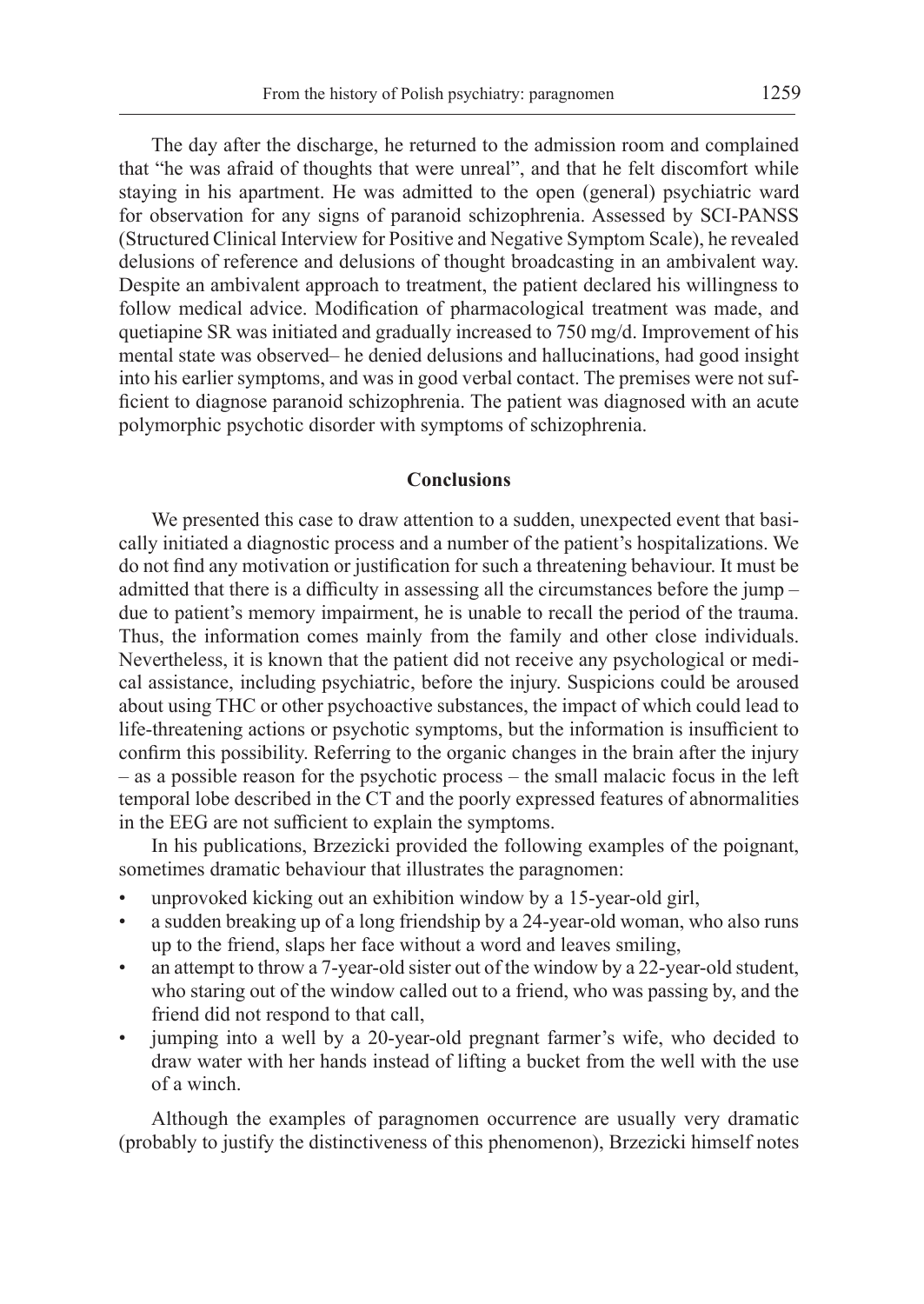that paragnomen is usually a relatively trivial activity, such as an escape from home, a quarrel, violent or aggressive behaviour, and irritability, but it is "always unrelated adequately to emotions" [2, p. 675]. It should be noted that Brzezicki clearly associates the phenomenon of paragnomen with schizophrenia. This is confirmed by his early publications [3,1].

On the other hand, Biela and Sklepińska seem to be of a different opinion as 20 years ago they published a case of a young man with a sudden, unjustified by circumstances behaviour that they called paragnomen [4]. This patient unexpectedly attacked his friend in the forest: he was beating her, strangling, kicking. He left her in the forest with many injuries and then went home, ate dinner and laid down to sleep. He denied the attack was of a sexual background, although he admitted that he found the girl attractive. The authors did not report a mental illness or mental retardation in the man; however, they diagnosed him with an immature personality with schizoid traits. They acknowledged that the essence of the patient's behaviour was "the transformation of not fully conscious erotic feelings of an immature and schizoid personality into the acts of uncontrolled aggression" [4, p. 359]. As the patient underwent forensic and psychiatric examinations, the expert witnesses stated a slightly limited ability to understand the meaning of the act with a fairly limited capacity to control his behaviour. It was declared that the patient did not pose a serious danger to the social order, provided he was placed under psychiatric and psychological care.

Taking into account the opinion of the creator of the notion of 'paragnomen', the described case does not completely correspond to this definition as it has no direct connection to schizophrenia. However, Biela and Sklepińska recognized a schizoid personality in their patient, which remains more or less within the spectrum of schizophrenia symptomatology.

According to Wciórka [5], the clinical relevance of paragnomen is mainly the role of an indicator considered as the first symptom of the onset of psychosis. It can be perceived as delusional behaviour, if later it is given delusional interpretation. Thus, the author does not speak directly about the relationship between paragnomen and schizophrenia. Jarema [6] places paragnomen in the lexicon of schizophrenia, although he does not write directly about the relation of this phenomenon to the mentioned illness. He emphasizes, however, that since paragnomen is a sudden, incomprehensible behaviour, not arising from any logical circumstances and is threatening, it can be generally recognized as a sign of "mental illness" [6, p. 93].

Finally, the described patient in the present article was ultimately not diagnosed with schizophrenia. Although he did not meet all the criteria for schizophrenia, we do not rule out the possibility of recognizing the patient's behaviour (initiating a cascade of mental disorders) as a paragnomen. Taking into consideration the patient's final diagnosis – different than schizophrenia, we contribute it to the discussion whether such a phenomenon as "paragnomen" unequivocally determines a diagnosis of this illness.